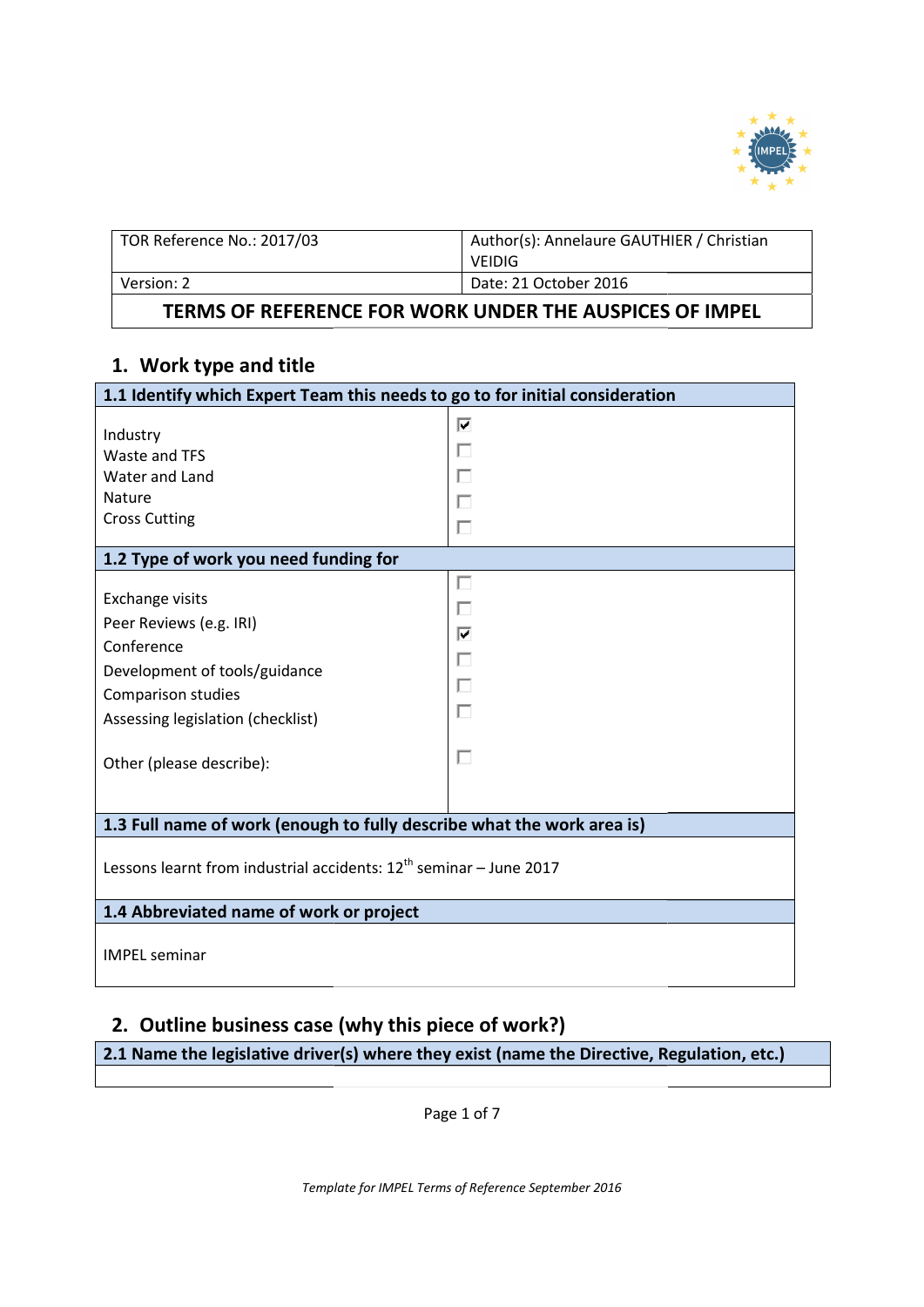

| Connected to the environmental regulations concerning industrial establishments: |   |  |
|----------------------------------------------------------------------------------|---|--|
| * mainly the Seveso III directive;                                               |   |  |
| * parts of the ADR, RID, IED, CLP directives;                                    |   |  |
| * TEIA convention;                                                               |   |  |
| * national regulations of each member state.                                     |   |  |
| 2.2 Link to IMPEL MASP priority work areas                                       |   |  |
| Assist members to implement new legislation<br>1.                                | ◸ |  |
| Build capacity in member organisations through the IMPEL Review Initiatives      |   |  |
| Work on 'problem areas' of implementation identified by IMPEL and the<br>3.      | ш |  |
| <b>European Commission</b>                                                       |   |  |
| 2.3 Why is this work needed? (background, motivations, aims, etc.)               |   |  |
|                                                                                  |   |  |

Data collection and study of industrial accidents are fundamental in order to prevent technological accidents. Inspectors of the environment need to be aware of actual industrial risks and to perform analysis of accidental situations. This, in order to understand what happened indeed and which measures were taken during and after such events.

11 seminars on lessons learnt were held in the past, in order to ease the dissemination and exchange of information between inspecting bodies of the member states. After the last edition, 78% of the participants were "very satisfied" of the content of the seminar, and 22% were "satisfied". accidents. Inspectors of the environment need to be aware of actual industrial risks and to perform<br>analysis of accidental situations. This, in order to understand what happened indeed and which<br>measures were taken during

#### 2.4 Desired outcome of the work (what do you want to achieve?)

The desire outcome of the 2-days working session is a more effective implementation and enforcement of environmental legislation. The seminar promotes the development of good practices by the exchange of experience and methods of working. It improves cooperation in National IMPEL networks and with other networks too.

# 3. Structure of the proposed activity

## 3.1 Describe the activities of the proposal (what are you going to do and how?)

During the meeting, inspectors present around 15 selected and recent accidents. They provide a technical description and the results of the root cause analysis carried out: measures taken, organisational failures, systems or material that failed etc. They also detail the lessons learnt from the accidents and their own experience during or following the accident. A short review of the applicable regulation, judicial or organizational subjects is possible. During the meeting, inspectors present around 15 selected and recent accidents. They provechnical description and the results of the root cause analysis carried out: measures taken organisational failures, systems or mater

Time is left for discussion between participants.

Page 2 of 7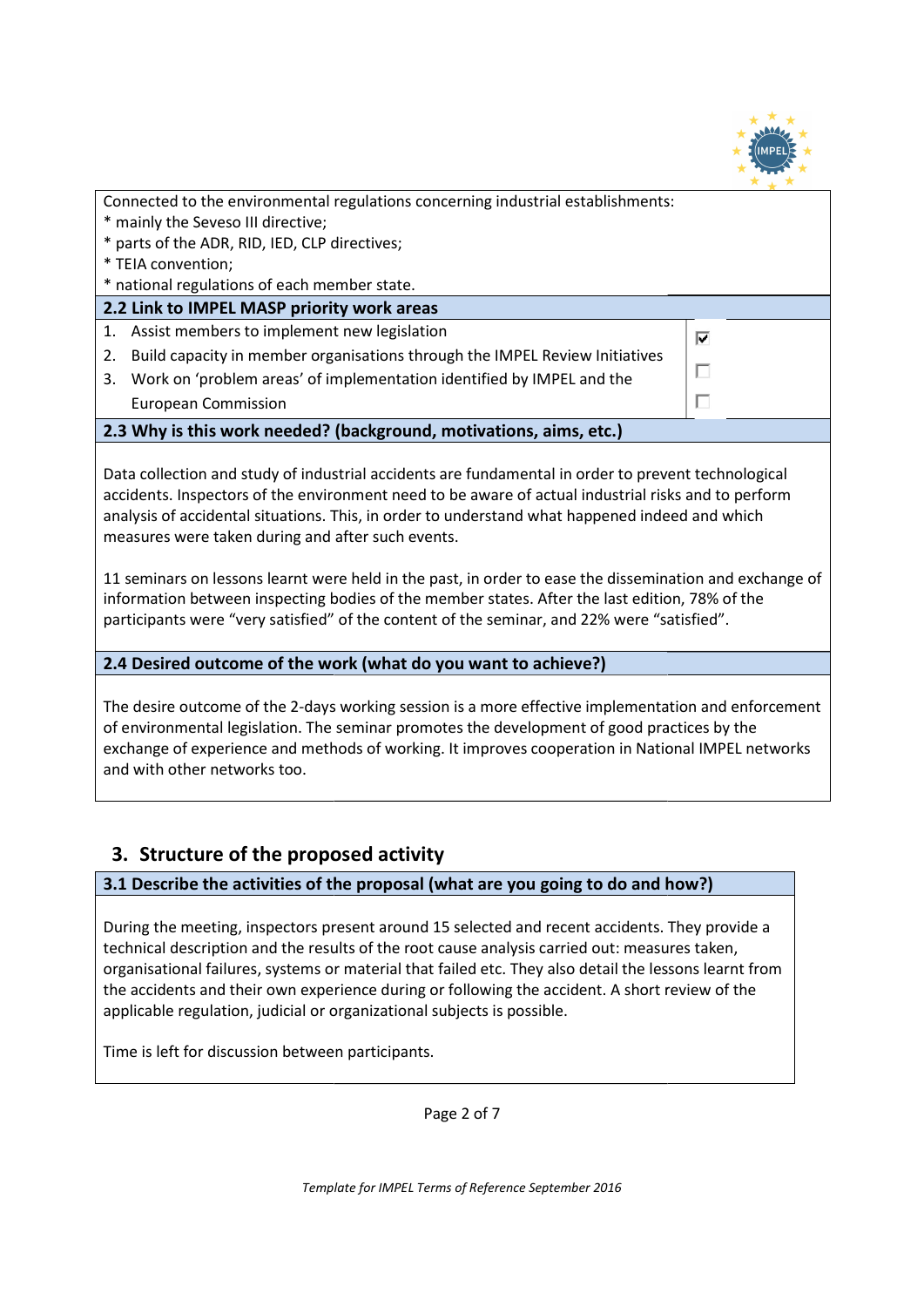

### 3.2 Describe the products of the proposal (what are you going to produce in terms of output / outcome?)

\* A 2-day seminar for 300 participants and the largest possible number of member states represented (21 countries were represented at the last edition).

\* A proceedings printout (French and English) delivered to participants including a detailed analysis of each accident and reviews of known accidents related to a specific topics.

\* A larger spreading of this document after the seminar, through the Internet.

\* Special issue of the Loss Prevention Bulletin (Institution of Chemical Engineers - IChemE)

3.3 Describe the milestones of this proposal (how will you know if you are on track to complete the work on time?)

21 November 2016: Start of the project November 2016: Call for abstracts January 2017: Opening of registration 31 Mai – 1 June 2017:  $12^{th}$  Seminar on "Lessons Learned from accidents" July 2017: Dissemination of the final report on the Internet

## 4. Organisation of the work

4.1 Lead (who will lead the work: name, organisation and country) – this must be confirmed prior to submission of the TOR to the General Assembly)

Philippe MERLE – French ministry of the Environment, Energy and the Sea

#### 4.2 Project team (who will take part: name, organisation and country)

Annie NORMAND, Christian VEIDIG and Annelaure GAUTHIER - Bureau for analysis of industrial risks and pollution / French ministry of the Environment, Energy and the Sea

4.3 Other IMPEL participants (name, organisation and country)

Members of inspection bodies from IMPEL member states

4.4. Other non-IMPEL participants (name, organisation and country)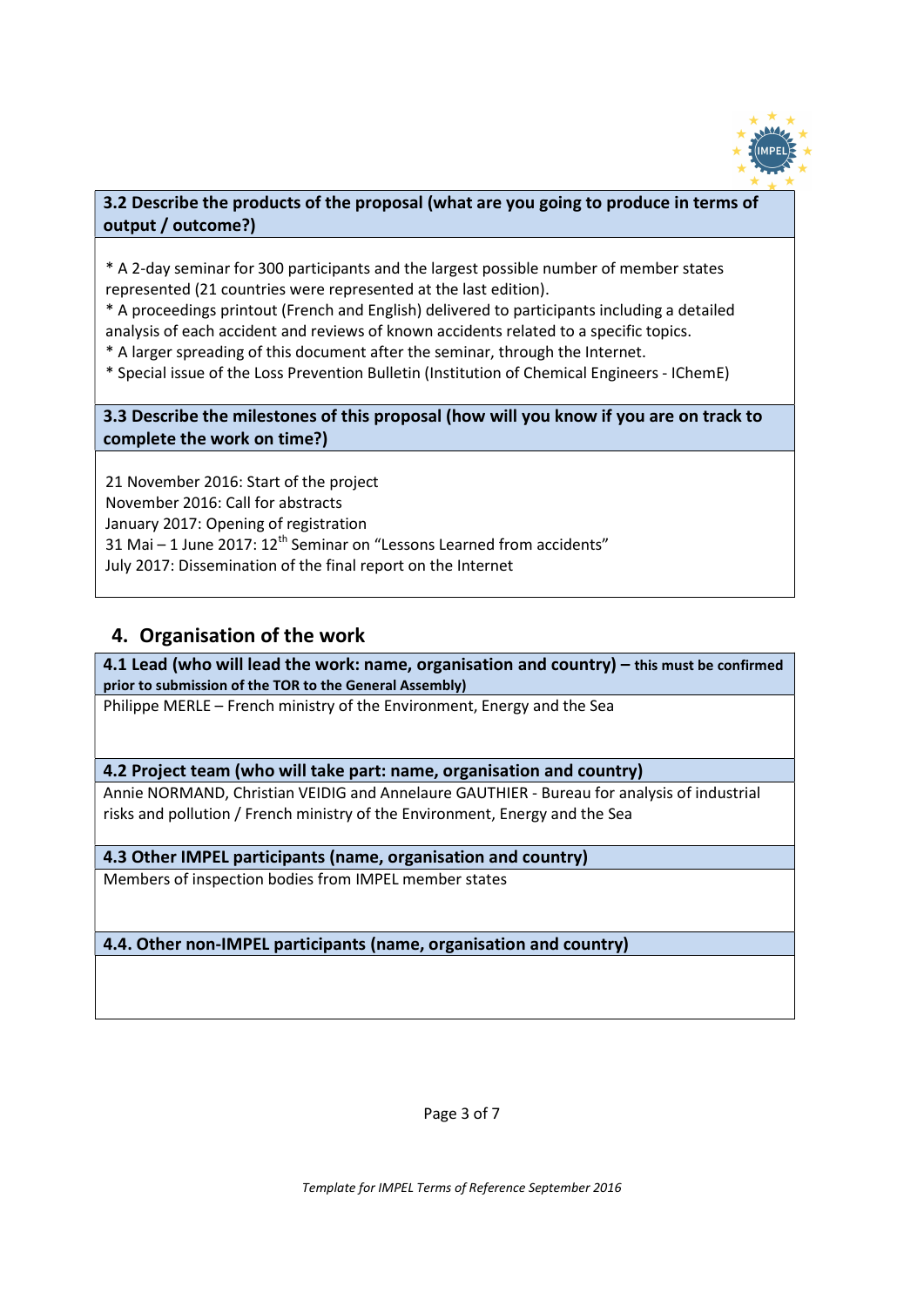

|                             | Year 1<br>(exact) | Year <sub>2</sub> | Year <sub>3</sub> | Year 4 |
|-----------------------------|-------------------|-------------------|-------------------|--------|
| How much money do you       | 16 900€           |                   |                   |        |
| require from IMPEL?         |                   |                   |                   |        |
| How much money is to be co- | 147 000€          |                   |                   |        |
| financed                    |                   |                   |                   |        |
| <b>Total budget</b>         | 163 900€          |                   |                   |        |

# 6. Detailed event costs of the work for year 1

|                                                                                                                            | Year 1                           | Year <sub>2</sub>                       | Year <sub>3</sub>                        | Year 4                 |
|----------------------------------------------------------------------------------------------------------------------------|----------------------------------|-----------------------------------------|------------------------------------------|------------------------|
|                                                                                                                            | (exact)                          |                                         |                                          |                        |
| How much money do you                                                                                                      | 16 900€                          |                                         |                                          |                        |
| require from IMPEL?                                                                                                        |                                  |                                         |                                          |                        |
| How much money is to be co-                                                                                                | 147 000€                         |                                         |                                          |                        |
| financed                                                                                                                   | 163 900€                         |                                         |                                          |                        |
| <b>Total budget</b>                                                                                                        |                                  |                                         |                                          |                        |
|                                                                                                                            |                                  |                                         |                                          |                        |
| 6. Detailed event costs of the work for year 1                                                                             | <b>Travel €</b><br>(max €360 per | Hotel $\epsilon$<br>(max €90 per night) | Catering $\epsilon$<br>(max €25 per day) | Total costs $\epsilon$ |
|                                                                                                                            | return journey)                  |                                         |                                          |                        |
|                                                                                                                            |                                  |                                         |                                          |                        |
|                                                                                                                            |                                  |                                         |                                          |                        |
|                                                                                                                            |                                  |                                         |                                          |                        |
|                                                                                                                            | 48 600€                          | 35 100€                                 | 32 000€                                  | 163 900 €              |
|                                                                                                                            |                                  |                                         |                                          |                        |
| <b>Event 1</b><br>12 <sup>th</sup> IMPEL seminar<br>$31$ May $-1$ June 2017<br><b>LYON</b><br>294 participants<br>2 nights |                                  |                                         |                                          |                        |
| <b>Total costs for all events</b>                                                                                          | 48 600€                          | 35 100€                                 | 32 000€                                  | 163 900€               |

# 7. Detailed other costs of the work for year 1

| $\vert$ 7.1 Are you using a<br>consultant?          | Yes | $\overline{\triangleright}$ No |
|-----------------------------------------------------|-----|--------------------------------|
| 7.2 What are the total costs<br>for the consultant? |     |                                |
| 7.3 Who is paying for the<br>consultant?            |     |                                |
| 7.4. What will the consultant                       |     |                                |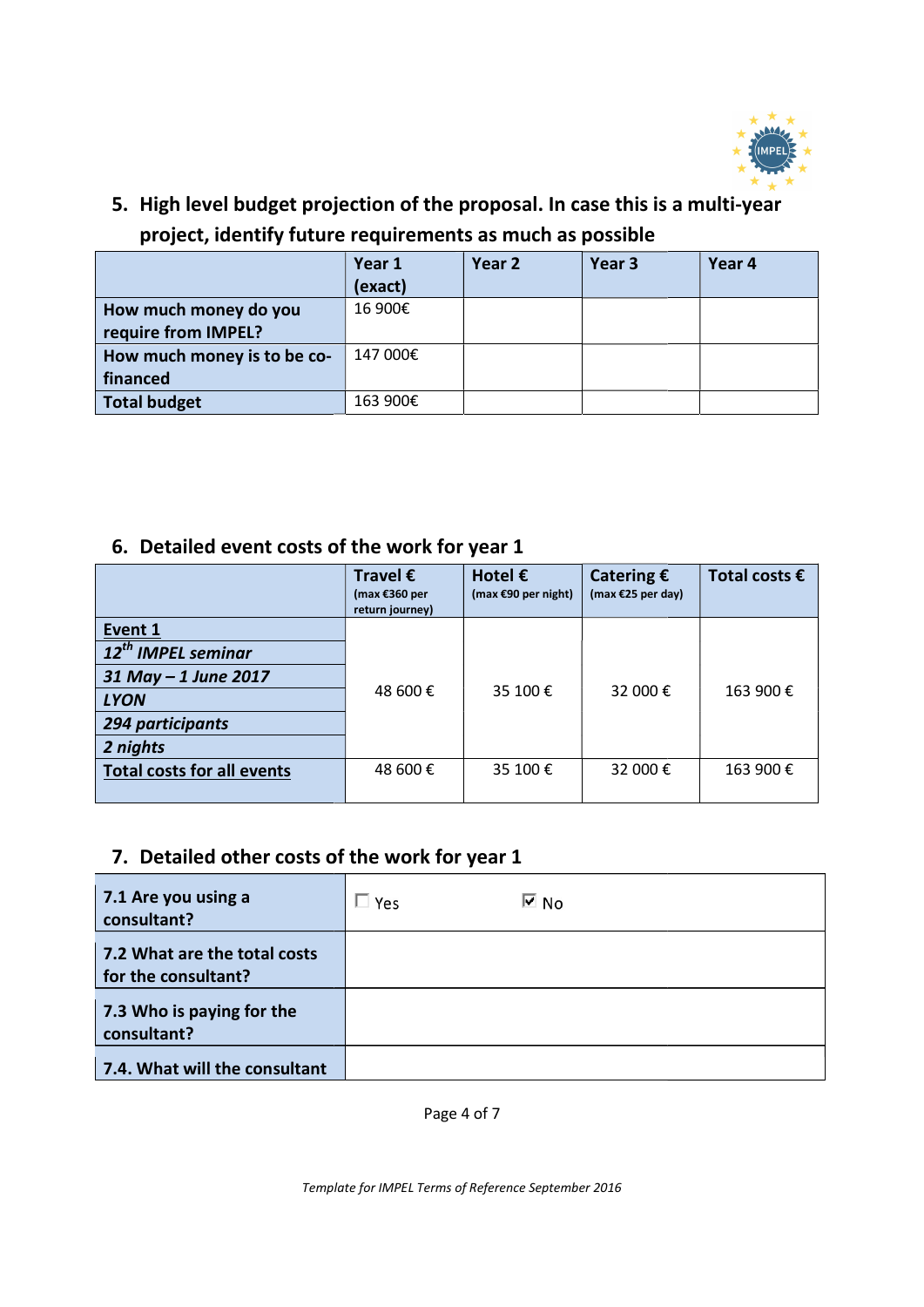

| do?                                                                                                                                     |                                                                                                                                                                         |
|-----------------------------------------------------------------------------------------------------------------------------------------|-------------------------------------------------------------------------------------------------------------------------------------------------------------------------|
| 7.5 Are there any additional<br>costs?                                                                                                  | $\overline{M}$ Yes<br>□ No<br>Namely:                                                                                                                                   |
| 7.6 What are the additional<br>costs for?                                                                                               | Rent of the meeting room, proceedings impression, translation (of<br>proceedings and instantaneous during the seminar), technical<br>equipment and technicians, safety. |
| 7.7 Who is paying for the<br>additional costs?                                                                                          | French ministry of the Environment, Energy and the Sea                                                                                                                  |
| 7.8. Are you seeking other<br>funding sources?                                                                                          | $\overline{\triangleright}$ No<br>$\Box$ Yes<br>Namely:                                                                                                                 |
| 7.9 Do you need budget for<br>communications around the<br>project? If so, describe what<br>type of activities and the<br>related costs | $\overline{\triangleright}$ No<br>$\Box$ Yes<br>Namely:                                                                                                                 |

# 8. Communication and follow-up (checklist)

|                                                                                                                                                                                         | What                                                                                                                                                       |                            | By when                                                                                              |
|-----------------------------------------------------------------------------------------------------------------------------------------------------------------------------------------|------------------------------------------------------------------------------------------------------------------------------------------------------------|----------------------------|------------------------------------------------------------------------------------------------------|
| 8.1 Indicate which<br>communication materials will<br>be developed throughout the<br>project and when<br>(all to be sent to the<br>communications officers at<br>the IMPEL secretariat) | TOR <sup>*</sup><br>Interim report*<br>Project report*<br>Progress report(s)<br>News items for the website*<br>Project abstract*<br>Other, (give details): | ⊽<br>⊽<br>◸<br>г<br>◸<br>╔ | 21 November 2016<br>28 February 2017<br>31 June 2017<br>31 June 2017<br>31 May 2017<br>(proceedings) |
| 8.2 Milestones / Scheduled<br>meetings (for the website                                                                                                                                 |                                                                                                                                                            |                            |                                                                                                      |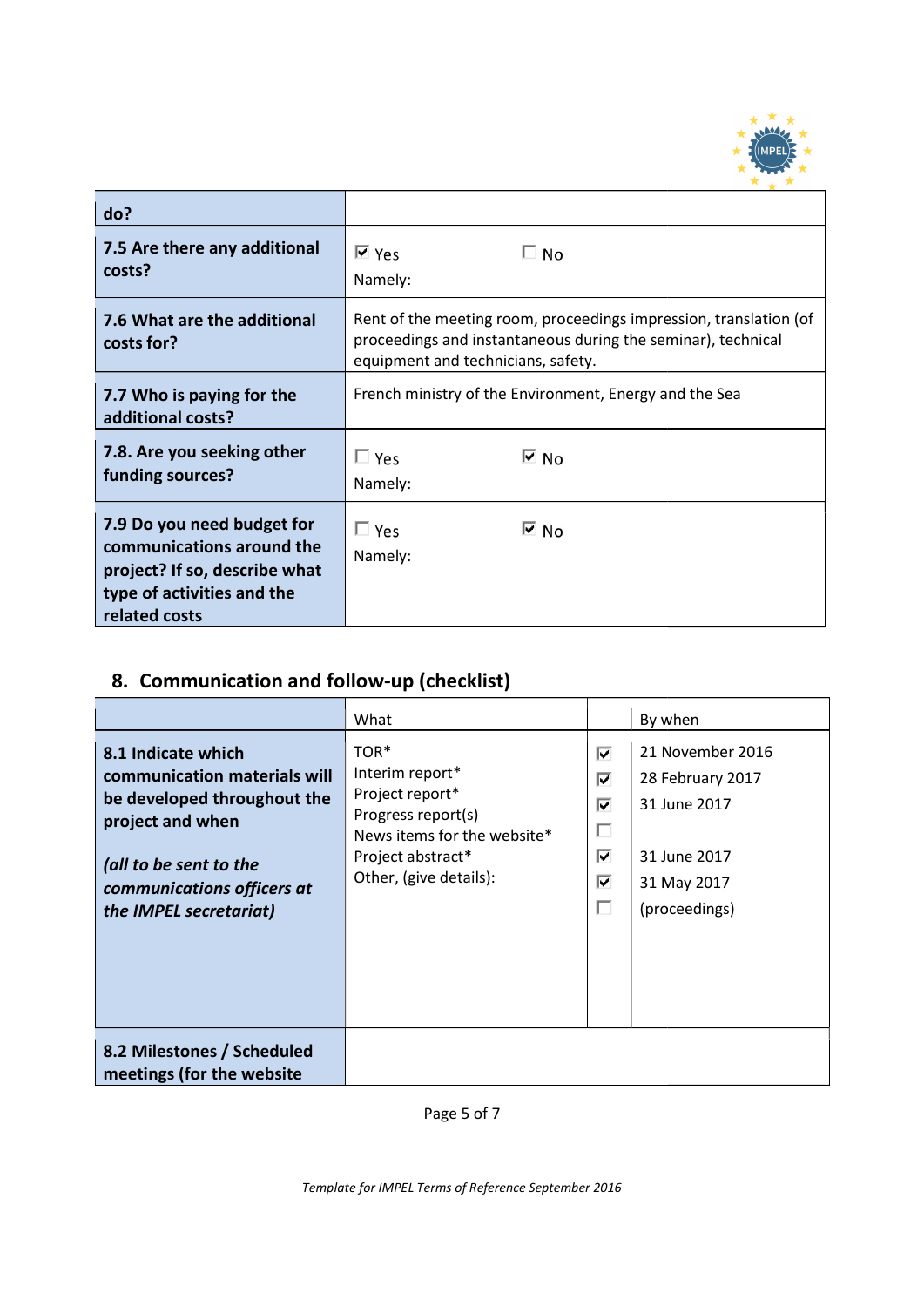

| diary)                                                                                                         |                                                                                                                                                 |
|----------------------------------------------------------------------------------------------------------------|-------------------------------------------------------------------------------------------------------------------------------------------------|
| 8.3 Images for the IMPEL<br>image bank                                                                         | $\Box$ Yes<br>$\overline{\triangleright}$ No                                                                                                    |
| 8.4 Indicate which materials<br>will be translated and into<br>which languages                                 | Proceedings will be available in French and English                                                                                             |
| 8.5 Indicate if web-based<br>tools will be developed and if<br>hosting by IMPEL is required                    |                                                                                                                                                 |
| 8.6 Identify which<br>groups/institutions will be<br>targeted and how                                          | Groups invited to the seminar:<br>* Industrial facilities inspection bodies<br>* European Commission<br>* European IPPC Bureau in Seville, ECHA |
| 8.7 Identify parallel<br>developments / events by<br>other organisations, where<br>the project can be promoted |                                                                                                                                                 |

) Templates are available and should be used. \*) Obligatory

## 9. Remarks

Is there anything else you would like to add to the Terms of Reference that has not been covered above?

## Supporting Notes for completing an IMPEL project Terms of Reference -

Both internal and external communications about IMPEL projects, their output and recommendations are key when it comes to reaching IMPEL's goals and fulfilling expectations. It has therefore been agreed that communication activities should play a bigger ro duration of projects; starting at the preparation phase, until the evaluation and follow-up phase. Part 8 of this ToR template deals with the communications matters. ire key when it comes to reaching IMPEL's goals and fulfil<br>agreed that communication activities should play a bigger<br>i; starting at the preparation phase, until the evaluation a<br>mplate deals with the communications matters porting Notes for completing an IMPEL project Terms of Reference – Communications<br> *h* internal and external communications about IMPEL projects, their output and<br>
pommendations are key when it comes to reaching IMPEL's go role throughout the

Point 8.1 lists materials that should be developed and sent to the IMPEL Secretariat. For most materials templates and examples are available. Items for the website, such as news posts, articles for the newsletter and press releases should be provided at least once during the project. In case of key activities (e.g. workshops or exchanges) or interim results communication is also recommended.

Page 6 of 7